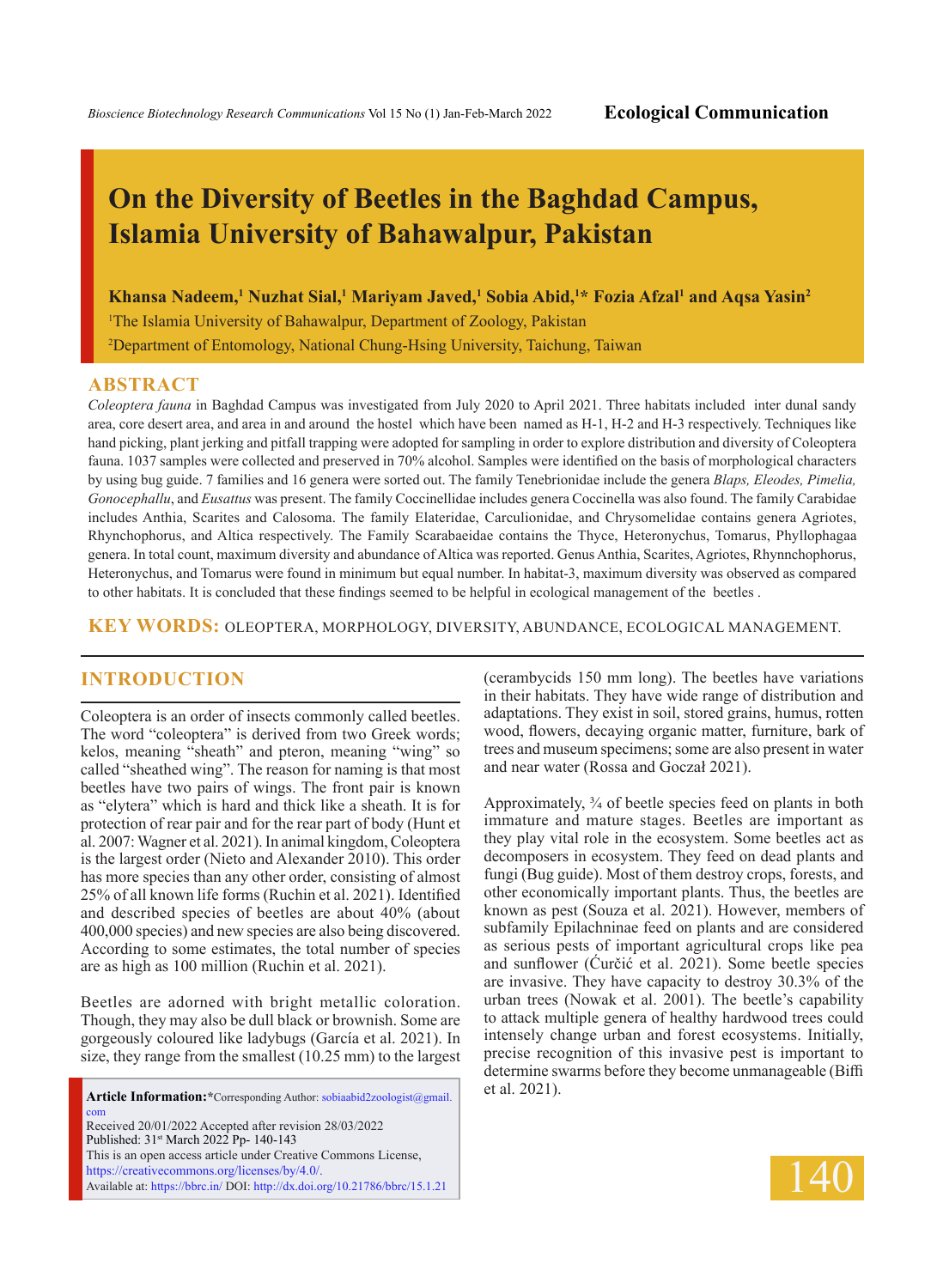#### Nadeem et al.,

Beetles are not only pest but also beneficial. They have a role in controlling the populations of pests. One of the wellknown examples is the ladybug (family: Coccinellidae). Both the larvae and adults eat aphids and soft bodied insects to assist in regulating pest population. Some feed on mealybugs and insects (Biffi et al. 2021).

If food is less available, they may feed on other sources like nectar (Brown et al. 2010; Ćurčić et al. 2021). Beetles have ability to mimic for their protection. Mimicry provides one of the clearest examples of significance of natural selection (Banerjee 2014). The mimetic system is being investigated on different levels. It includes the heredities and evolution of warning coloration and the factors causing distastefulness. Discrepancy in chemical defense as a result of individual differences in physiology, rather than differences in the host plant, has been less investigated. It was due to the trouble normally experienced in precise quantifying toxic components (Wang et al. 2021).

## **MATERIAL AND METHODS**

Abundance and species richness of beetles were studied in three different habitats of Baghdad-ul-Jadeed Campus, The Islamia University of Bahawalpur. The experimental sites were named as Site H-1, interdunal sandy area near human habituation, Site H-2, core desert area and Site H-3, area in and around hostel. The field survey was carried out on weekly basis from July 2020 to April 2021. In experimental habitats, beetles were collected by hand picking, trapping through pitfall and plant jerking techniques. Hand picking was done for random picking of beetles in selected sites and plant jerking was used to capture beetles from flowers. After collection, the experimental samples were preserved by using 10% formalin solution or 70% ethanol. The specimens were identified on basis of morphometric characters. It was done by using online keys, diagrams, and the bug guide. Shannen's weiner and Simpson's diversity index is calculated for the available research data in MS. Excel.

## **Results and Discussion**

Mean temperature and rainfall were observed during study period. Highest temperature was noticed in July i.e., 92°F and minimum temperature was in January i.e., 54.5°F (Accweather). The sites showed maximum diversity in June and July (monsoon season). This season is resourceful and fortunate for growth and survival of Coleoptera fauna. It is true that insects avoid harsh winter through diapause, thus diversity of beetles in all sites are least in winter months. (Banerjee 2014). Similar results were found in the present research.

| Table 1. Distribution of Coleoptera in different habitats of Baghdad Campus, Bahawalpu |            |               |                 |                |          |                |                             |
|----------------------------------------------------------------------------------------|------------|---------------|-----------------|----------------|----------|----------------|-----------------------------|
| <b>Class</b>                                                                           | Order      | Family        | Genera          | $H-1$          | $H-2$    | $H-3$          | <b>Total</b>                |
| Insecta                                                                                | Coleoptera | Tenebrionidae | Blaps           | 33             | 17       | 4              | 54                          |
|                                                                                        |            |               | Eleodes         | 1              | 1        | $\theta$       | $\mathcal{D}_{\mathcal{L}}$ |
|                                                                                        |            |               | Pimelia         | 30             | 15       | 4              | 49                          |
|                                                                                        |            |               | Gonocephallum   | 1              | $\Omega$ | 3              | $\overline{4}$              |
|                                                                                        |            |               | Eusattus        | 128            | 65       | 36             | 229                         |
|                                                                                        |            | Coccinellidae | Coccinella      | $\overline{4}$ | 1        | 60             | 65                          |
|                                                                                        |            | Carabidae     | Anthia          | 1              | $\theta$ | $\overline{0}$ | $\mathbf{1}$                |
|                                                                                        |            |               | <b>Scarites</b> | $\theta$       | $\theta$ | 1              | 1                           |
|                                                                                        |            |               | Calosoma        | $\Omega$       | $\Omega$ | 30             | 30                          |
|                                                                                        |            | Elateridae    | <i>Agriotes</i> | $\theta$       | $\theta$ | 1              | $\mathbf{1}$                |
|                                                                                        |            | Carculionidae | Rhynchophorus   | $\Omega$       | $\Omega$ | 1              | 1                           |
|                                                                                        |            | Chrysomelidae | Altica          | 363            | 154      | 67             | 584                         |
|                                                                                        |            | Scarabaeidae  | <b>Thyce</b>    | $\theta$       | $\theta$ | 10             | 10                          |
|                                                                                        |            |               | Heteronychus    | 1              | $\Omega$ | $\theta$       | $\mathbf{1}$                |
|                                                                                        |            |               | <b>Tomarus</b>  | $\theta$       | $\theta$ | 1              | 1                           |
|                                                                                        |            |               | Phyllophagaa    | $\theta$       | $\Omega$ | 4              | 4                           |
| Shannon's Weiner Diversity Index<br>1.07<br>1.00                                       |            |               |                 |                |          | 1.75           |                             |
| Simpson's diversity index<br>0.45<br>0.46                                              |            |               |                 |                |          |                | 0.21                        |
| Dominance Index<br>0.53<br>0.54                                                        |            |               |                 |                |          |                | 0.78                        |
| Number of individuals                                                                  |            |               |                 |                |          |                | 1037                        |
| Number of genera                                                                       |            |               |                 |                |          |                | 16                          |

The field survey was carried out from July 2020 to April 2021. During this period, 1037 samples of Coleoptera fauna were collected from three habitats like H-1, H-2, and H-3. After identification, 1037 samples were comprised of 1 order, 7 families and 16 genera. In total count, maximum diversity of genus *Altica* was found and *Anthia, Scarites, Agriotes, Rhynchophorus, Heteronychus* and *Tomarus* showed minimum but almost equal diversity. Genus Blaps is present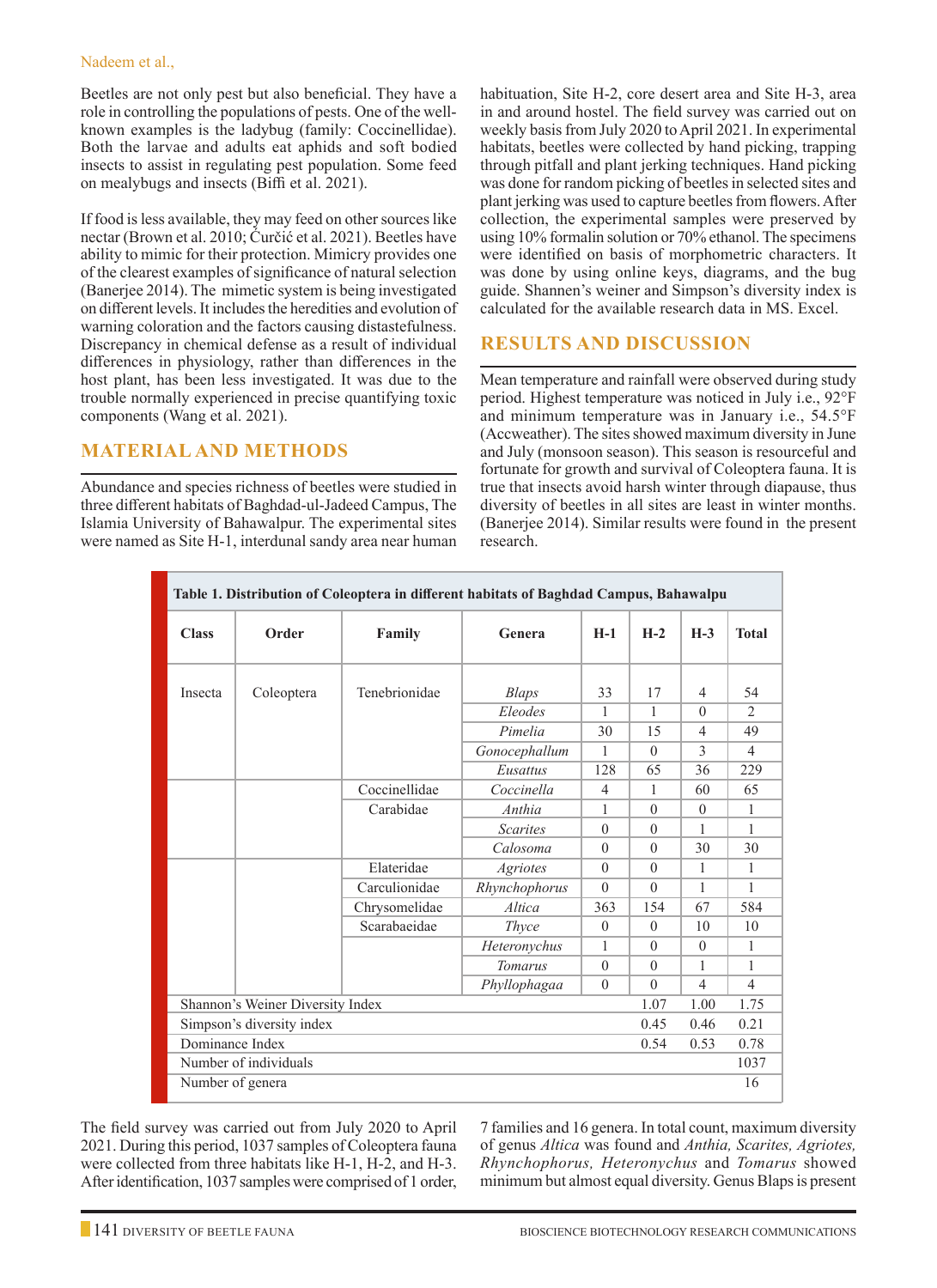in different habitats of Baghdad Campus, Bahawalpur. From July 2020 to April 2021, 33 individuals from habitat-1, 17 from habitat-2 and 4 from habitat-3 were collected. Total number of collected beetles was 54. Maximum number was seen in habitat-1 and minimum in habitat-3. Genus *Eleodes*  samples during collection period were 1 in habitat-1, 1 in habitat-2 and none in habitat-3. Total number of sampled beetles in all habitats was 2. Maximum number was reported in habitat-1 and habitat-2. 30 individuals of genus *Pimelia*  were captured from habitat-1, 15 individuals from habitat-2. Its 4 individuals were present in habitat-3. Total samples were 49. Its maximum number was found in habitat-1. Minimum distribution was observed in habitat-3 (Biffi et al. 2021).

Genus *Gonocephallum* belongs to family Tenebrionidae and its collected individual was only 1 in habitat-1. None was found in habitat-2. 3 samples were collected from habitat-3. Total number of reported beetles was 4. Its maximum number was found in habitat-3. Genus *Eusattus*  is from the family Tenebrionidae and total number of reported specimens was 129. 128 beetles were present in habitat-1, 65 in habitats-2 and 36 in habitat-3. Maximum number was observed in habitat-1and minimum number was in habitat-3.

It was the second largest genus reported during research conduction. Genus Coccinella belongs to the family Coccinellidae. 4 samples were found in habitat-1, 1 ladybird was seen in habitat-2 and 60 samples were collected from habitat-3. Total 65 ladybirds were collected in selected sites. Maximum number was seen in habitat-3 and minimum number in habitat-2. Genus Anthia is carabid beetle in the family Carabidae. Only one sample was sorted out from habitat-1. No beetle was captured from habitat-2 and habitat-3 during research period. Genus *Scarites* belongs to the family Carabidae. No beetle was found in habitat-1 and habitat-2. Only one beetle was collected from habitat-3. Its reported individuals were minimum during research conduction. Beetles of the genus *Calosoma* were found in only habitat-3. Total numbers of samples reported were 30 from habitat-3. No beetle was seen in habitat-1 and habitat-2. It was in minimum number during the study period.

Genus *Agriotes* is from the family Eleteridae. It was only observed in habitat-3. Only 1 sample was present in habitat-3. No beetle of this genus was found in habitat 1 and habitat-2. Genus *Rhynchophorus* belongs to the family Carculicidae. Only one weevil was sorted out in habitat-3 during research period. It was absent in both habitat-1 and habitat-2. Genus *Altica* belongs to the family Chrysomelidae. 363 individuals were collected from habitat-1 during the field observations. 154 individuals in habitat-2 and 67 individuals in habitat-3 were found. Maximum individuals were reported in habitat-1. Minimum number was reported in habitat-3. It is the largest genus sorted out during research conduction in Baghdad Campus, Bahawalpur. Genus Thyce is placed in the family Scarabaeidae. It was absent in habitat-1 and habitat-2. 10 individuals were reported in habitat-3. Total samples of this genus were 10 during collection period (Biffi et al. 2021; Souza et al. 2021).

Genus *Heteronychus* belongs to family Scarabaeidae. It was found in habitat-1 only. Sample collected from habitat-1 was 1. It was absent in habitat-2 and habitat-3. The family scarabaeidae also includes genus *Tomarus*. Only one beetle was observed in habitat-3. None was found in habitat-1 and habitat-2. Genus *Phyllophaga* is also included in the family Scarabaeidae. It was absent in habitat-1 and habitat-2. Its samples sorted out from habitat-3 were 4.

## **Conclusion**

The present research has been conducted for taxonomic understanding of Coleoptera fauna in Baghdad Campus, Bahawalpur. After identification, 1037 samples were comprised of 1 order, 7 families and 16 genera. In total count, maximum diversity of genus *Altica* was found and *Anthia, Scarites, Agriotes, Rhynchophorus, Heteronychus*  and *Tomarus* showed minimum but almost equal diversity. All identified genera are affected by type of vegetation, temperature and rainfall.

**Conflict of Interest:** There is no conflict of interest

**Data Availability Statement:** The database generated and /or analysed during the current study are not publicly available due to privacy, but are available from the corresponding author on reasonable request.

## **References**

Banerjee, M., (2014). Diversity and composition of beetles (order: Coleoptera) of Durgapur, West Bengal, India. Psyche, 2014.

Biffi, G., Rosa, S.P. and Kundrata, R., (2021). Hide-and-Seek with Tiny Neotenic Beetles in One of the Hottest Biodiversity Hotspots: Towards an Understanding of the Real Diversity of Jurasaidae (Coleoptera: Elateroidea) in the Brazilian Atlantic Forest. Biology, 10(5), p.420.

Brown, J., Scholtz, C.H., Janeau, J.L., et al. (2010). Dung beetles (Coleoptera: Scarabaeidae) can improve soil hydrological properties. Applied soil ecology, 46(1), pp.9-16.

Ćurčić, S., Pavićević, D., Vesović, N., et al. (2021). On the diversity of subterranean beetles of the Dinarides: new leiodid taxa (Coleoptera: Leiodidae) from Serbia. European Journal of Taxonomy, 782, pp.55-81.

 Darilmaz, M.C. and Ahmed, Z., (2009). A new record for the fauna of Pakistan: *Hydaticus leander* (Rossi, 1790) (Coleoptera: Dytiscidae). Turkish Journal of Zoology, 33(1), pp.105-106.

García, K., Martínez, N.J. and Botero, J.P., (2021). Diversity of longhorned beetles (Coleoptera: Cerambycidae) in the Caribbean region of Colombia: temporal variation between two fragments of tropical dry forest. Biota Neotropica, 21.

Hunt, T., Bergsten, J., Levkanicova, Z., et al. (2007). A comprehensive phylogeny of beetles reveals the evolutionary origins of a superradiation. Science,